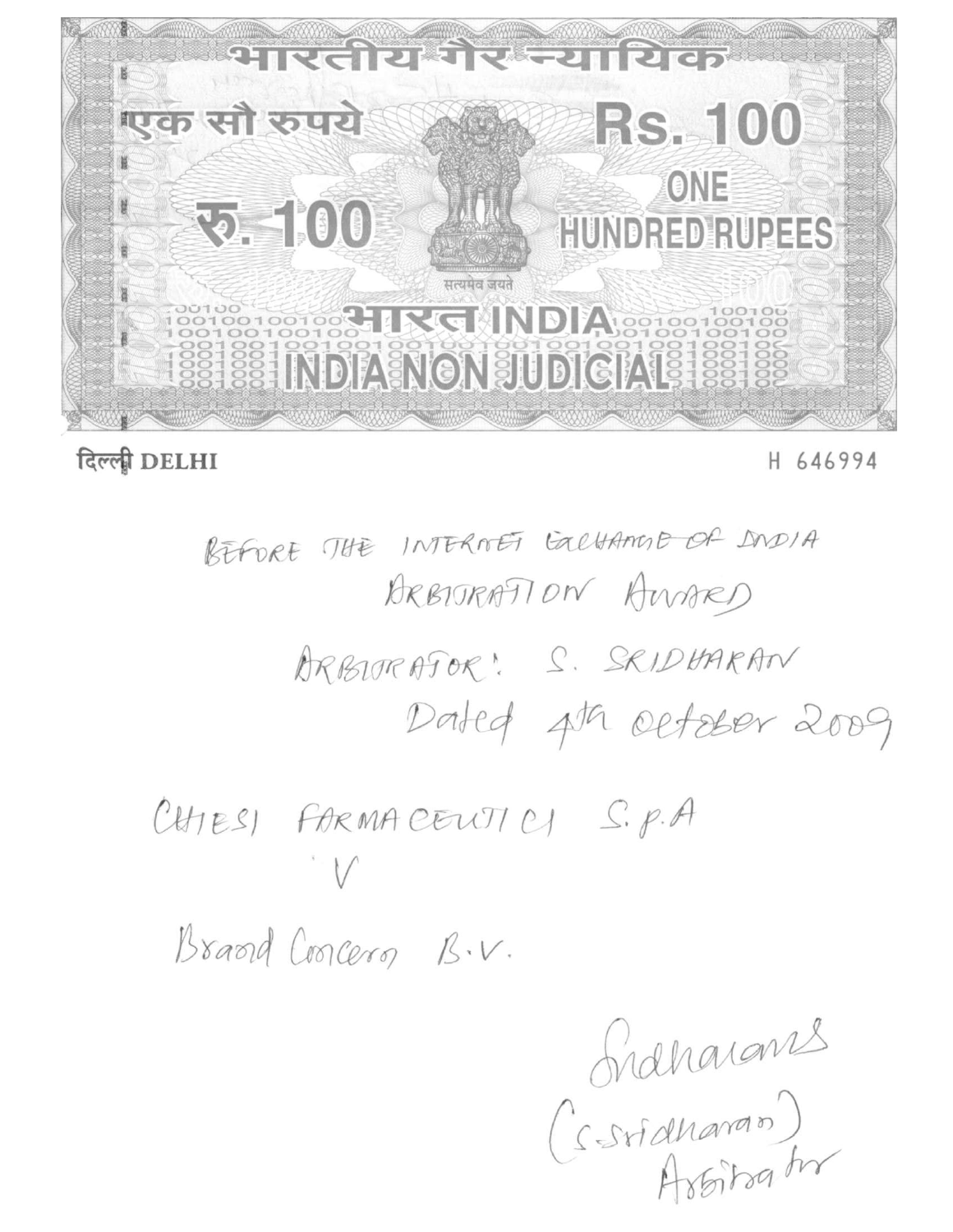#### **BEFORE THE INTERNET EXCHANGE OF INDIA**

### **ARBITRATION AWARD**

#### **ARBITRATOR: S.SRIDHARAN**

#### **DATED: 04<sup>t</sup> <sup>h</sup> October 2009**

#### **CHIESI FARMACEUTICI S.p.A Complainant**

#### **Versus**

#### BRANDCONCERN B.V. **Respondent**

#### **1. The Parties**

- 1.1 The Complainant is Chiesi Farmaceutici S.p.A., at Palermo 26/A 43122 PARMA (ITALY) represented by its counsel, Dr. Alessio Canova of Giambrocono & C. S.p.A, at Rosolino Pilo 19/B - 20129 MILAN (Italy).
- 1.2 The Respondent is Brandconcern BV, at Herengracht 23-II, NL-1015 BA Amsterdam (Netherlands).

#### **The Domain Name and Registrar**

1.3 The disputed domain name **<chiesi.in>** is registered with Domain Discount 24.

### **2. Procedural History**

2.1 On 7<sup>th</sup> September 2009, Arbitrator received email from NIXI setting out the details of the parties to the complaint, the disputed domain name and asking him to express his availability and consent to take up the Complaint

Shallarans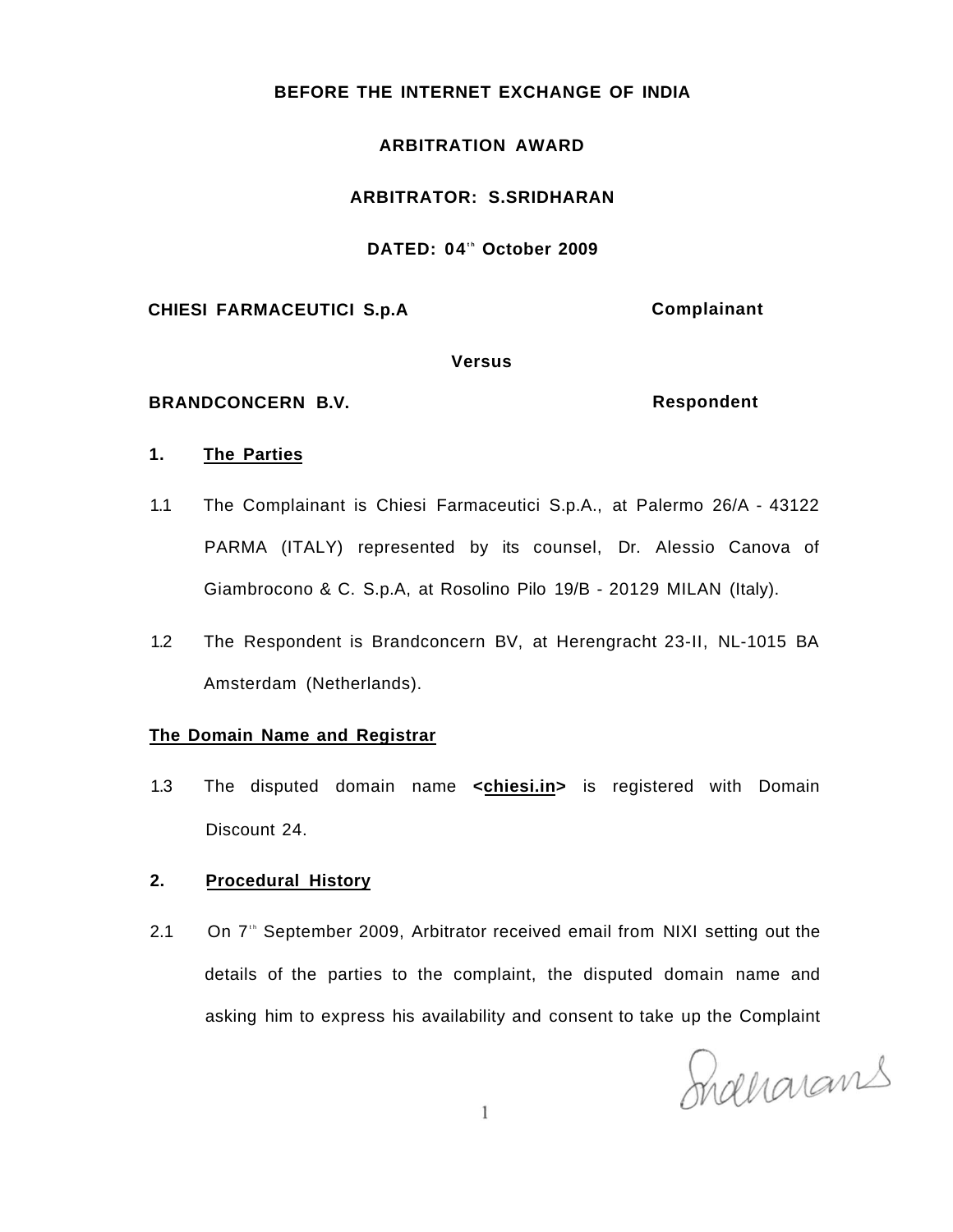for arbitration. By return mail, the Arbitrator confirmed his availability and consent; informed that he had no conflict with either of the parties and he could act impartially and agreed to send a signed hard copy of Statement of Acceptance and Declaration of Impartiality and Independence.

- 2.2 On 10<sup>th</sup> September 2009, Arbitrator received hard copy of the Complaint along with annexures.
- 2.3 On 10<sup>th</sup> September 2009, Arbitrator issued by email a Notice to the Respondent setting forth the relief claimed in the Complaint and directing him to file his reply to the Complaint within 15 days. Arbitrator also sent an email about his appointment to arbitrate the complaint to the Complainant and asking him to transmit a soft copy of the Complaint.
- 2.4 On 10<sup>th</sup> September 2009, Arbitrator received soft copy of the complaint from the Complainant. The Complainant also informed the Arbitrator certain events subsequent to the filing of the Complaint. It will be discussed appropriately herein below.
- 2.5 On 28th September 2009, Arbitrator informed all by email that Respondent had not filed any response till that date. However, as a matter of natural justice, Respondent was given extended time till 2<sup>®®</sup> October 2009 to file his response. Complainant was also informed that the facts stated in the complaint might not be sufficient to pass an award on merits and was directed to file additional submissions on the activities of the complaint, his presence in India, Indian trade marks applications/ registrations etc.

Siduaians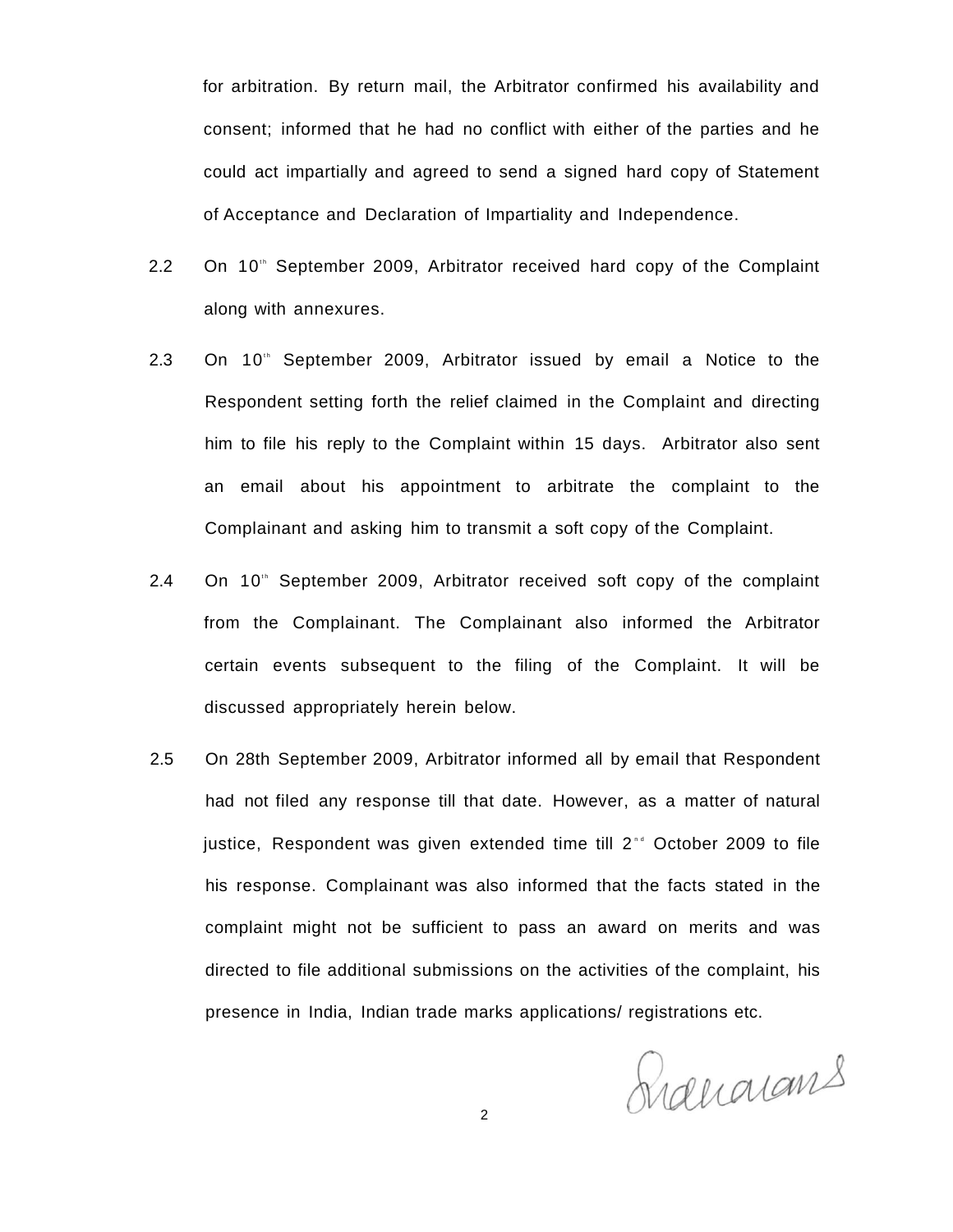- 2.6 On 2nd October 2009, the Complainant filed his additional submissions.
- 2.7 The Respondent has not entered appearance. He has not filed any reply to the Complaint of the Complainant.
- 2.8 Email is the medium of communication of this arbitration and each email is copied to all, Complainant, Respondent and NIXI.

#### 3. **Factual Background**

#### A **Complainant**

- 3.1 The Complainant has set out only the legal grounds in his complaint and there is virtually nothing about the Complainant in Italy and India.
- 3.2 A perusal of the legal grounds reveals the following facts:
	- (a) The Complainant is the current owner of more than 500 trademark registrations and applications worldwide; moreover, the Complainant holds more than 60 trademark registrations and applications worldwide consisting of or comprising the word CHIESI.
	- (b) In particular, Complainant is the present owner of the following exclusive rights having effect in Netherlands, the country where the Respondent resides:
		- (1) Community trademark registration no. 1224542 "CHIESI", filed on June 28th, 1999 (Annex02);
		- (2) community trademark registration no. 6234363 "CHIESI in neonatology for life", filed on August 26 , 2009 (Annex03);

Snaharans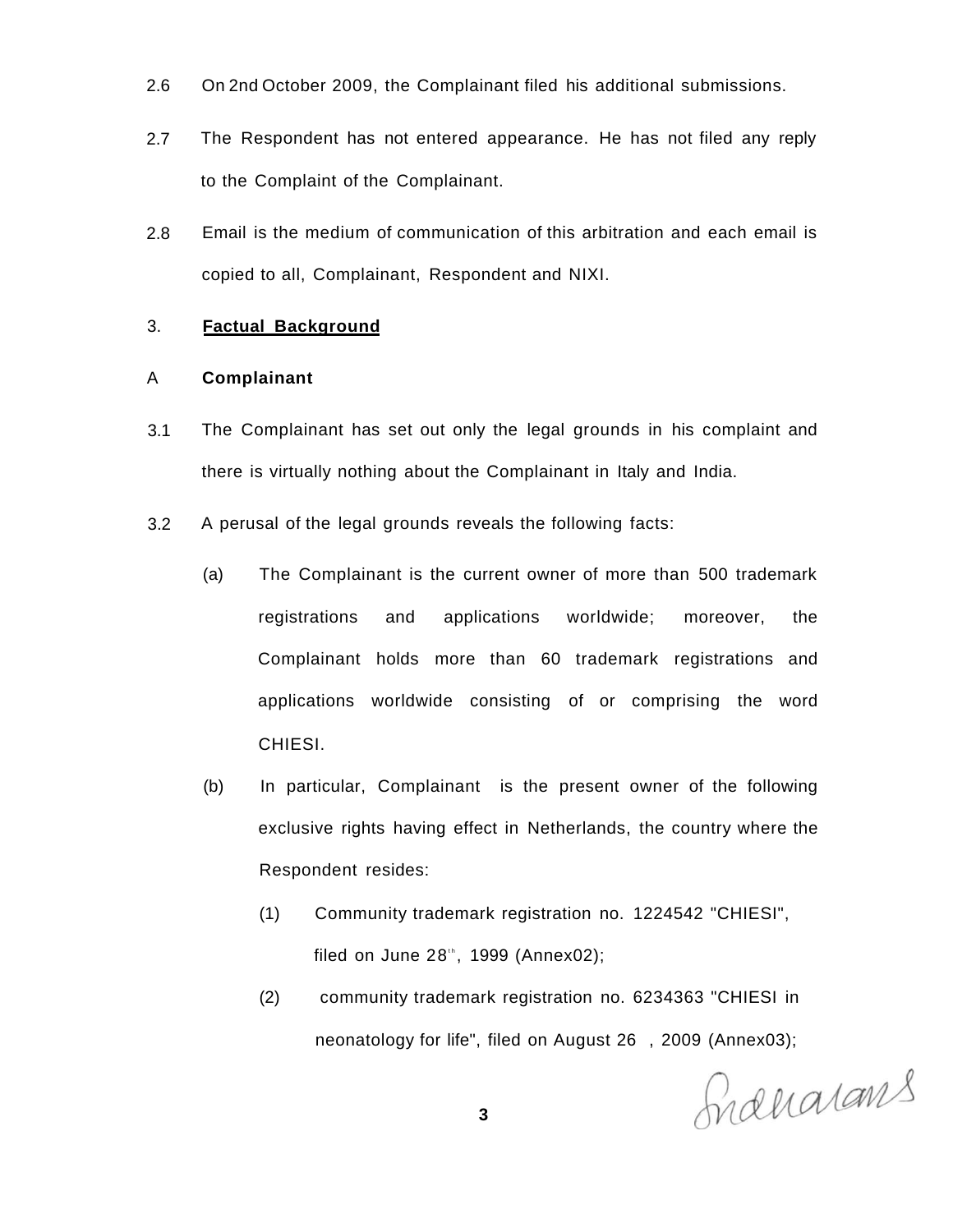- (3) community trademark registration no. 7216286 "CHIESI", filed on September 05 $h$ , 2008 (Annex04);
- (4) international trademark registration no. 544391 "CHIESI", registered on October 23<sup>re</sup>, 1989 (Annex05), also designating Benelux
- (c) The Respondent is the current owner of nearly 800 domain names, just considering the generic TLD (Annex08), most of which are "parked" or explicitly on sale. Some example are:
	- [pornstar.pl](http://pornstar.pl) (Annex09 parked)
	- dating.info (Annexes 10 and 11 on sale)
	- woman.info (Annex12 parked)
	- homo.info (Annex 13 and 14 on sale)
- (d) The unusual number of domain names owned by the Respondent the peculiar words associated to such registrations, the fact that most of them are not actually used and the fact that some of them are explicitly on sale, may mean that Respondent's business is to trade domain names.
- (e) Respondent registered at least 3 other domain names identical to CHIESI's trademarks and Company name: CHIESI.CO.UK (Annex15), CHIESI.AT (Annex16) and CHIESI.CH (Annex17), which are now also being disputed before the correspondent authorities.
- (f) When contacted to explore the possibility of an acquisition by the Complainant's Registrar, Respondent asked as much as €10000

Fraccorans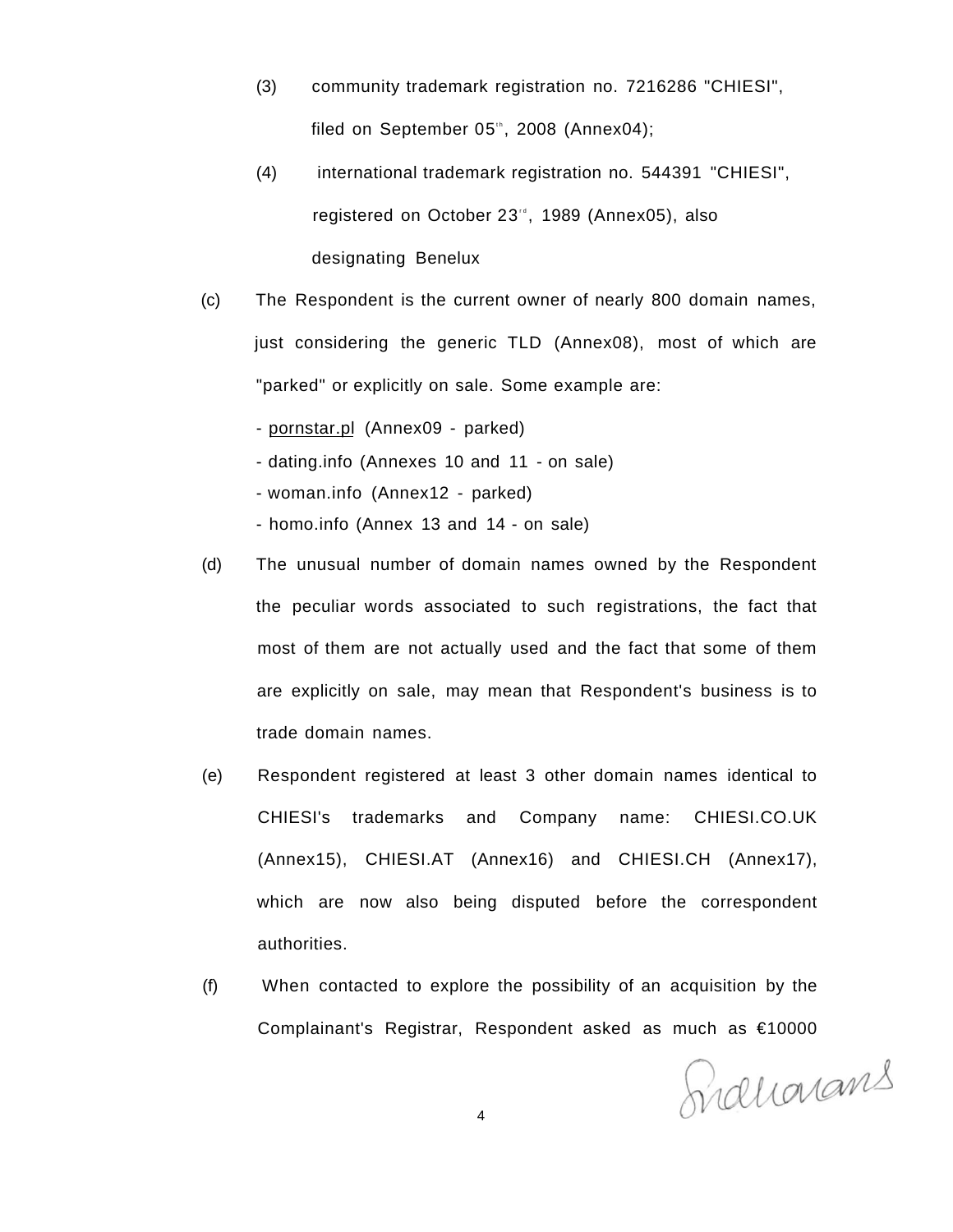(Annex18), for transferring the domain name registration to the owner of the trademark.

- 3.3 Complainant while sending soft copy of the complaint to the Arbitrator submitted the following facts.
	- (a) the disputed domain name was transferred to a "straw man" in Netherland Antilles, Mr William Roadster
	- (b) the disputed domain name CHIESI.IN, which at the time of the complaint was not used, now is connected to a web site which apparently sells "CHI ESI" branded goods
	- (c) this "fake" web site was actually created using a tool provided by the site [www.spreadshirt.net a](http://www.spreadshirt.net)nd the products do not really exist.
	- (d) Respondent, meanwhile, on August 20th, 2009 (ie 15 day after our Complaint), filed a community trademark application claiming products in classes 14, 18 and 25.
	- (e) On August 26th, 2009, the domain was transferred back from William Roadster to Respondent.
- 3.4 Complainant in his additional submissions reiterated his earlier averments and further submitted that that the Complainant's main product in India is CUROSURF ([http://www.drugs.com/pro/curosurf.html\)](http://www.drugs.com/pro/curosurf.html) for the treatment of Respiratory Distress Syndrome (RDS) in premature infants, which was sold in the country for a total of nearly 1,000,000 USD during the last 5 years (Annex28). CUROSURF packages display the CHIESI logo on all their sides (Annex29).

Sidharans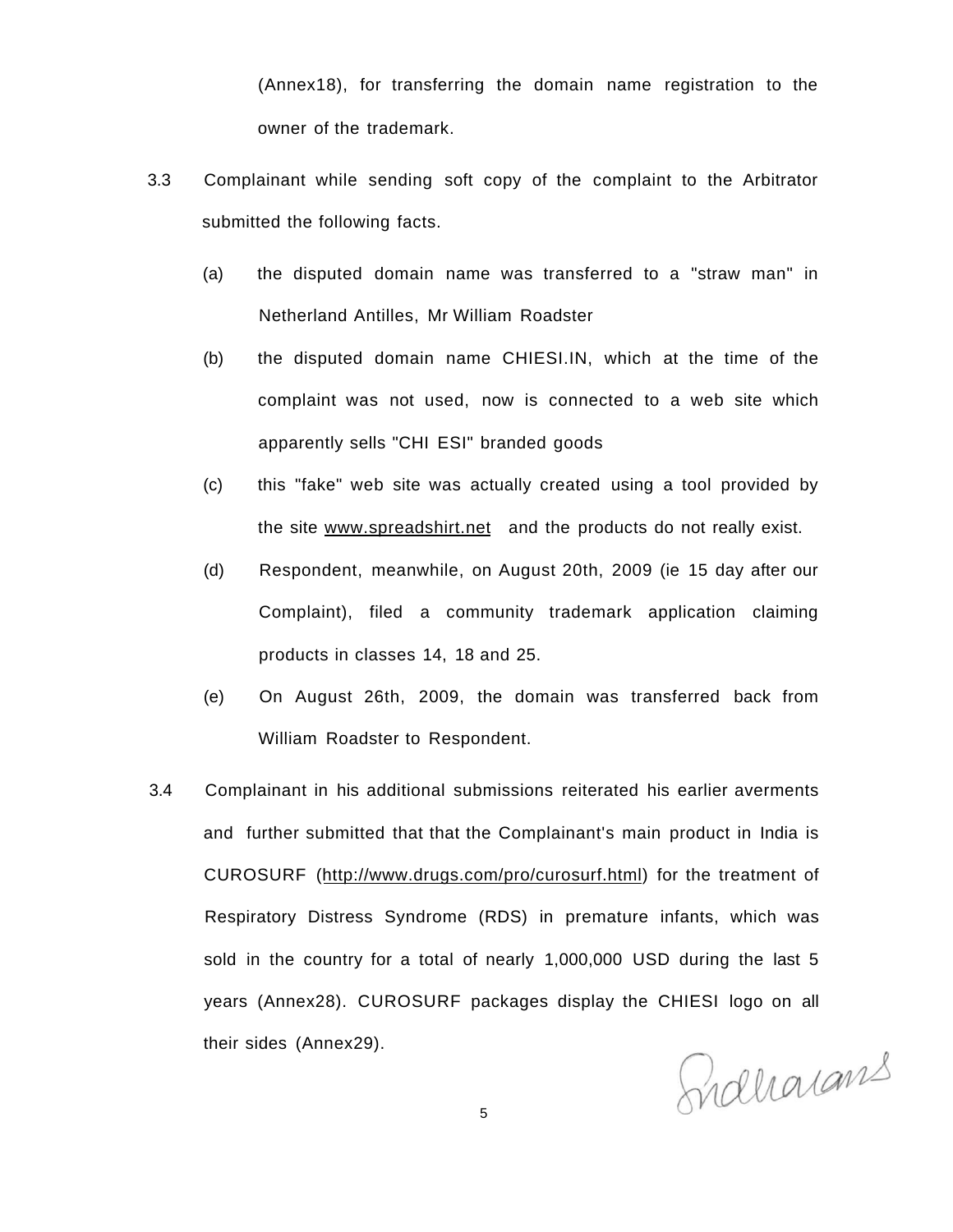- 3.5 The Complainant is also the current owner of the following trademark registrations in India:
	- (a) INNOVAIR (no. 933848, registered on May 23, 2006)
	- (b) VENTMAX (no. 979682, registered on March 09, 2005)
	- (c) INNUVAIR (no. 975706, registered on December 07, 2007).

#### B **Respondent**

3.6 The Respondent has not filed any reply to the Complainant's Compliant in this arbitration.

### **4. Parties Contentions**

#### **A Complainant**

- 4.1 The disputed domain name **<chiesi.in>** is just composed by "CHIESI" trade mark of the Complainant, followed by the CCTLD .IN.
- 4.2 The disputed domain name **<chiesi.in>** is not only absolutely identical to the mentioned trademarks, but also to the Company name, to the surname of the founder and the current president and CEO and to many domain names presently owned by Complainant (among the others: [CHIESI.COM](http://CHIESI.COM) and CHIESI.IT)
- 4.3 The Respondent has never been, and is not currently, commonly known by the disputed domain name, nor its name (BRANDCONCERN) consists in whole or in part in the denomination CHIESI or its business is somehow connected with CHIESI's products.

Suduarams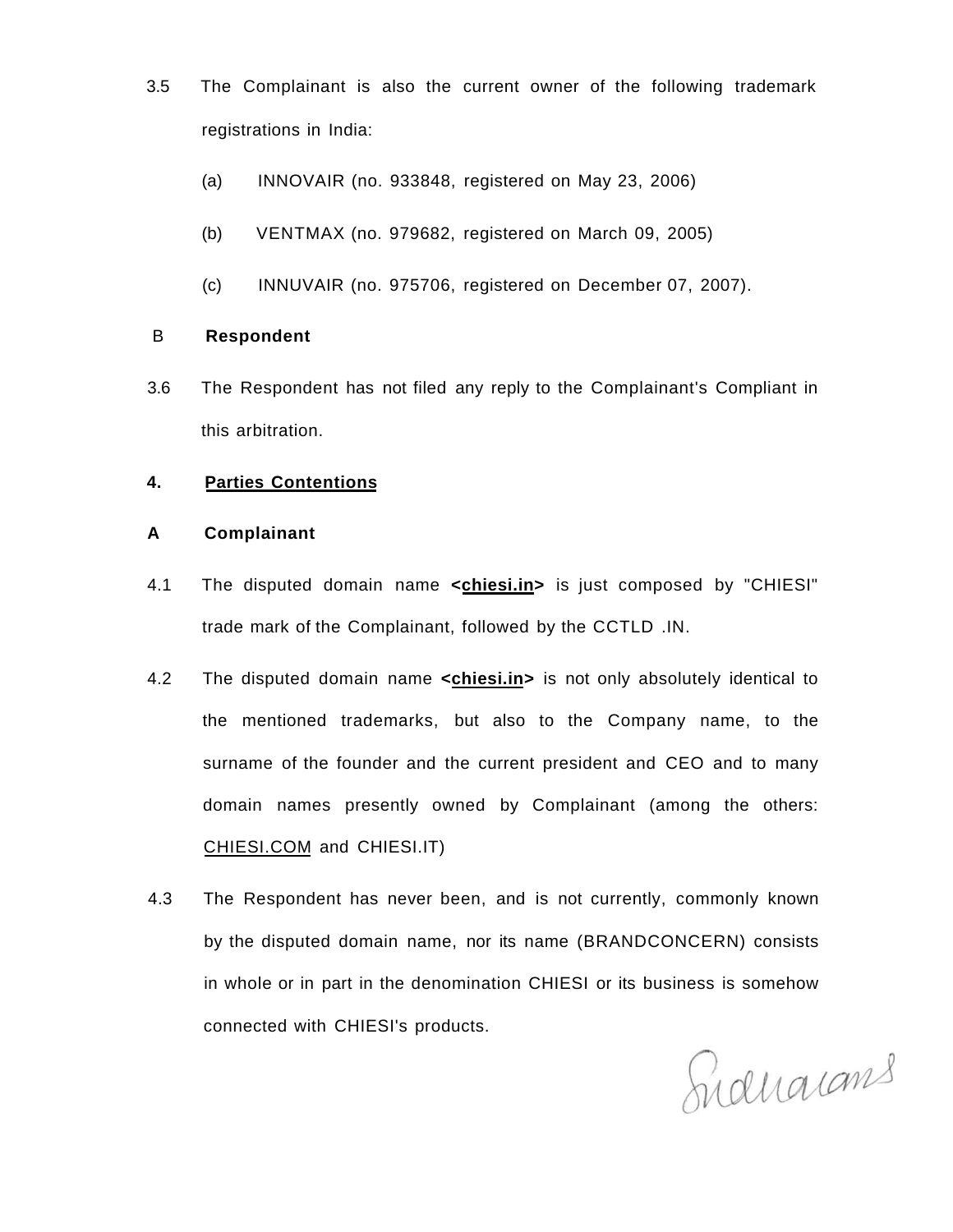- 4.4 The Respondent does not hold any trademark or other right consisting in whole or in part in the denomination CHIESI (Annex06), which is the only word of the disputed domain name.
- 4.5 CHIESI is neither a common noun nor a common name. The disputed domain name **<chiesi.in>** currently displays the standard page of its Registrar DomainDiscount24 (Annex07). Thus, the Respondent is not making a legitimate non-commercial or fair use of the domain name, because the domain name is not being used at all.
- 4.6 The Respondent is the current owner of nearly 800 domain names, just considering the generic TLD (Annex08), most of which are "parked" or explicitly on sale.
- 4.7 The unusual number of domain names owned by the Respondent (which moreover appears to be a very small company), the peculiar words associated to such registrations, the fact that most of them are not actually used and the fact that some of them are explicitly on sale, may mean that Respondent's business is to trade domain names.
- 4.8 Respondent registered at least 3 other domain names identical to CHIESI's trademarks and Company name: CHIESI.CO.UK (Annex15), CHIESI.AT (Annex16) and CHIESI.CH (Annex17), which are now also being disputed before the correspondent authorities. Besides, when contacted to explore the possibility of an acquisition by the Complainant's Registrar, Respondent asked as much as €10000 (Annex18), clearly demonstrating that the domains were registered or acquired primarily for

Sudliarans

7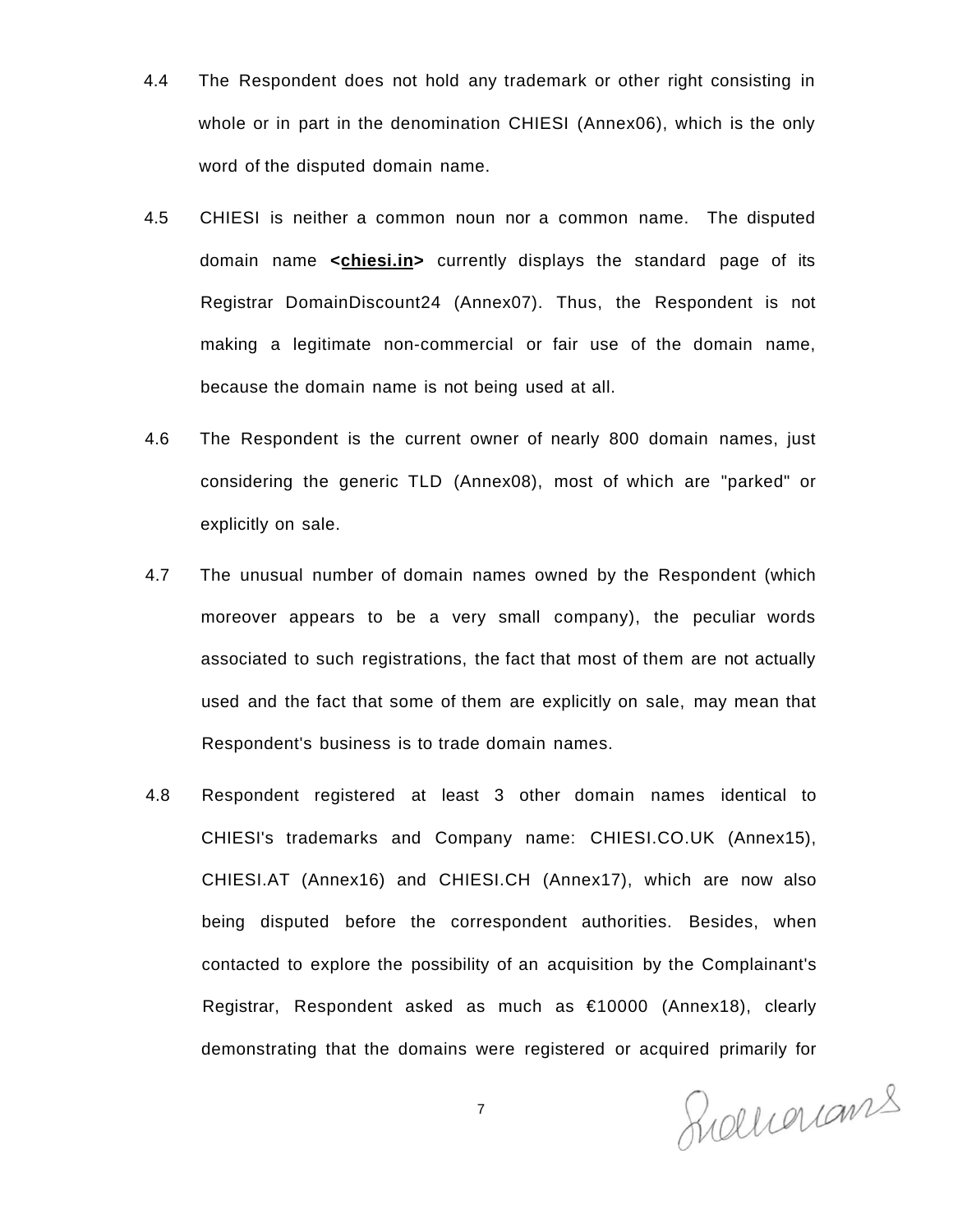the purpose of selling, renting, or otherwise transferring the domain name registration to the owner of the trademark.

4.9 The Respondent is now seizing the disputed domain name **<chiesi.in>**  together with the other CHIESI domain names still owned, in a manner which prevents the owner of the trademark or service mark from reflecting the mark in a corresponding domain name.

#### **B. Respondent**

4.10 Respondent has not filed any reply to the Complainant's Complaint in this arbitration.

### **5. Discussion and Findings**

- 5.1 I have gone through the Complaint. The Complaint lacks basic and necessary facts that must be pleaded and established by the Complainant to sustain its action.
- 5.2 The disputed domain name **<chiesi.in>** is an intellectual property in India and it is established that this kind of intellectual property is territorial in nature. It is common knowledge that a single domain name may be registered in different countries by different persons, each distinguished by appropriate country codes such as .in, .us, .ca etc.
- 5.3 Therefore, Complainant has to plead and establish that:
	- (a) Complainant is the proprietor of a trade mark or a domain name; he is using his trade mark or domain name in India and the disputed domain name violates his proprietary rights in India; or

Sudhonans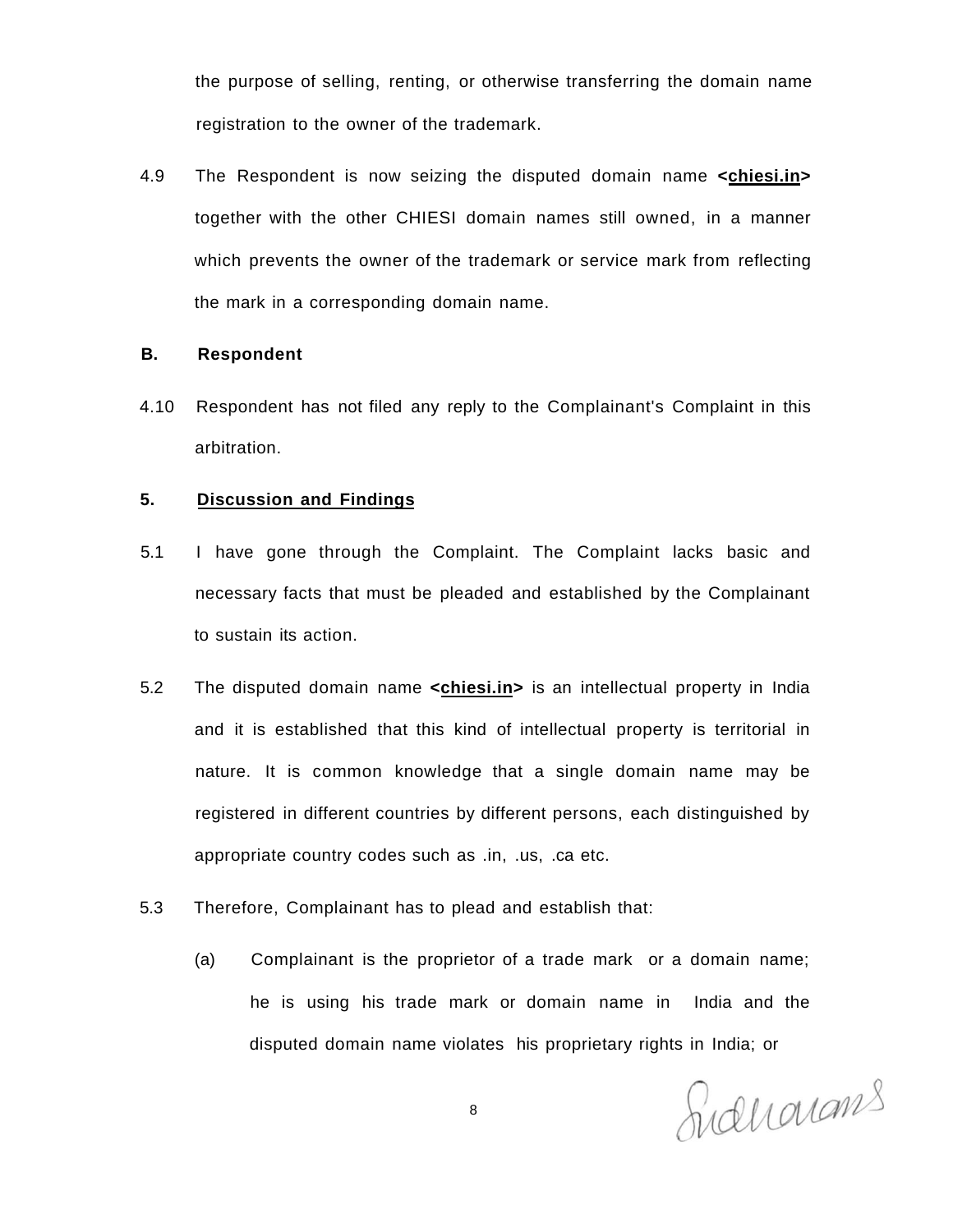- (b) Complainant has proprietary rights in a trade mark or a domain name in a country other than India, such trade mark or domain name has gained enormous reputation in that country, such reputation spreads into India and the trade mark or domain name is well known in India, and the disputed domain name violates his well known reputation in India and its proprietary rights in his trade mark or domain name.
- 5.4 Complainant was informed that the facts stated in the complaint might not be sufficient to pass an award on merits and was directed to file additional submissions. Even the additional submissions will not help the case of the Complainant. I visited the web site at <http://www.drugs.com/pro/curosurf.html>and it gives details of the product CUROSURF. It contains the name of the Applicant. As regards sales figures, it is related to the sale of the products under the mark CUROSURF. The label contains Chiesi logo. But it is not supported by pleadings.
- 5.5 Therefore, the Complainant has failed to plead and establish what his right (statutory and/or common law) in India that is violated by the registration of the disputed domain name **<chiesi.in>.**
- 5.6 Therefore I refuse the Complaint for want of pleadings.

Braharams